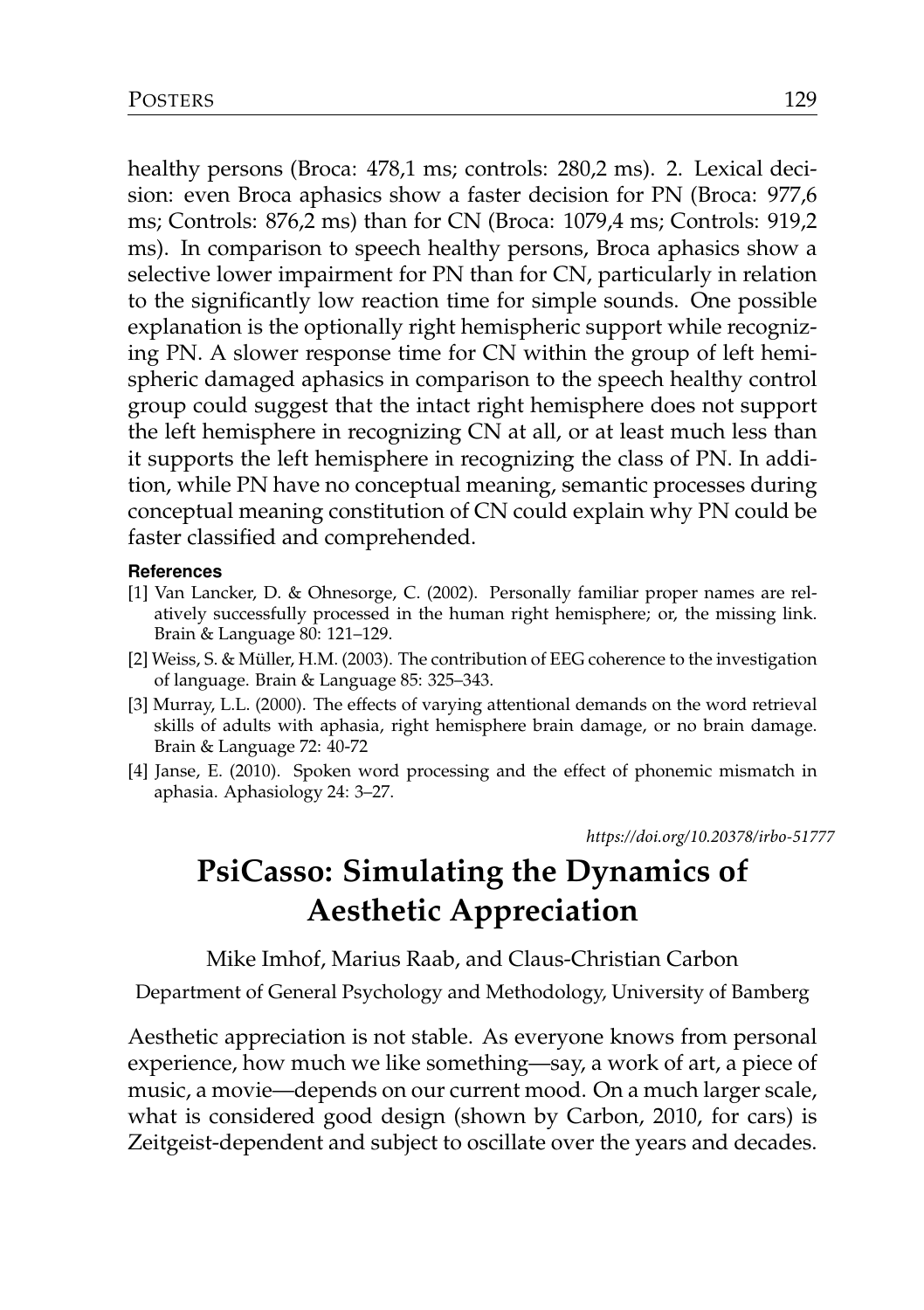To establish a psychological foundation for this so-called "cycle of preference", we propose the PsiCasso model. It combines the cognitiveemotional-motivational PSI-theory by Dörner (1999) with the MINERVA2 memory model by Hintzman (1988). Employing an unsupervised artificial neural network (ANN), the agent has "eyes" to perceive visual stimuli. The ANN translates the stimuli's features (like color, contrast etc.) into arbitrary (but reproducable) numerical vectors.

This agent, proposed in Raab et al. (2011), was now implemented in JAVA and is able to use frequency and similiarity judgements (utilizing the MINERVA2 model) to decide if any given stimulus is considered as novel, familiar, or somewhere in between. Novel stimuli (i.e., pictures that don't match with existing memory content) are considered a source of uncertainty and thus thought to repel the agent. After some more novel pictures of the same type, the agent should get familiar with them. These pictures now become a source of certainty and are considered pleasant—until, again after some more pictures of the same type, the familiarity is so strong that these pictures are considered as boring.

In test runs with different image sets, we measured arousal and needs of the agent. When preference is considered as a function of novelty and emotional state (which follows from Dörner's theory), the agent shows the predicted "cycle of preference". The model grasps phenomena like the mere-exposure-effect (Zajonc, 1968) and theories about processing fluency (e.g., Reber et al., 2004)—and at the same time relates perception to the agent's inner state, allowing for long-term changes in "taste".

In future research, we will extend the architecture to incorporate what Fechner (1876) called "associative factors": That is, image content will be related to the agent's needs, so in a state of "hunger" images that depict food would get valued higher. While keeping the set of assumptions sparse, we expect the agent to exhibit motivational patterns resembling the dynamics we know from every-day life.

## **References**

- Carbon, C. C. (2010). The cycle of preference: Long-term dynamics of aesthetic appreciation. Acta Psychologica, 134(2), 233–244.
- Dörner, D. (1999). Bauplan für eine Seele. Reinbek: Rowohlt.
- Fechner, G. T. (1876). Vorschule der Aesthetik. Leipzig: Breitkopf & Härtel.
- Hintzman, D. L. (1988). Judgments of frequency and recognition in a multiple-trace memory model. Psychological Review, 95(4), 528–551.